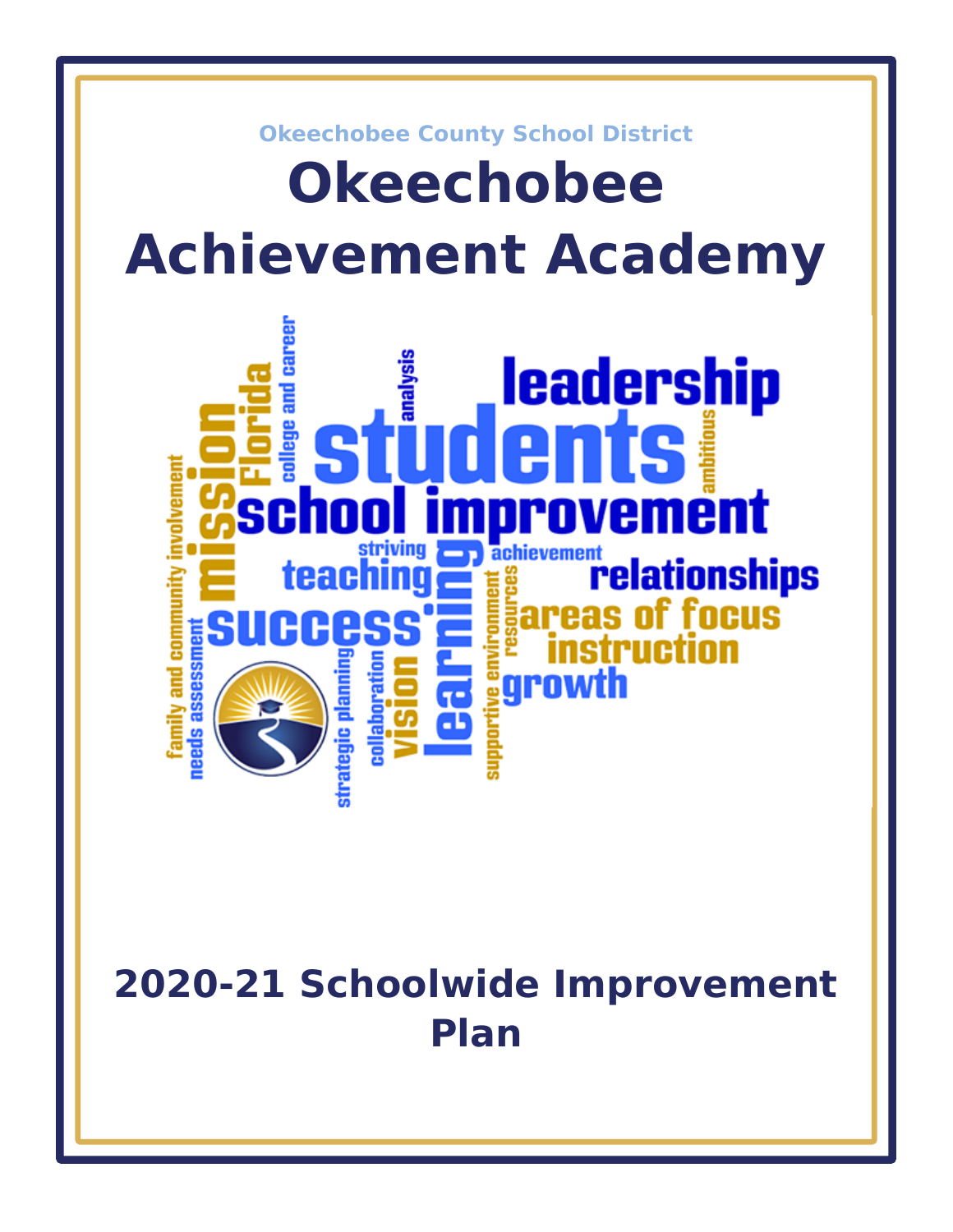# **Table of Contents**

| <b>School Demographics</b>                | 3  |
|-------------------------------------------|----|
| <b>Purpose and Outline of the SIP</b>     | 4  |
| <b>School Information</b>                 | 5  |
| <b>Needs Assessment</b>                   | 8  |
| <b>Planning for Improvement</b>           | 14 |
| <b>Positive Culture &amp; Environment</b> | 17 |
| <b>Budget to Support Goals</b>            | 18 |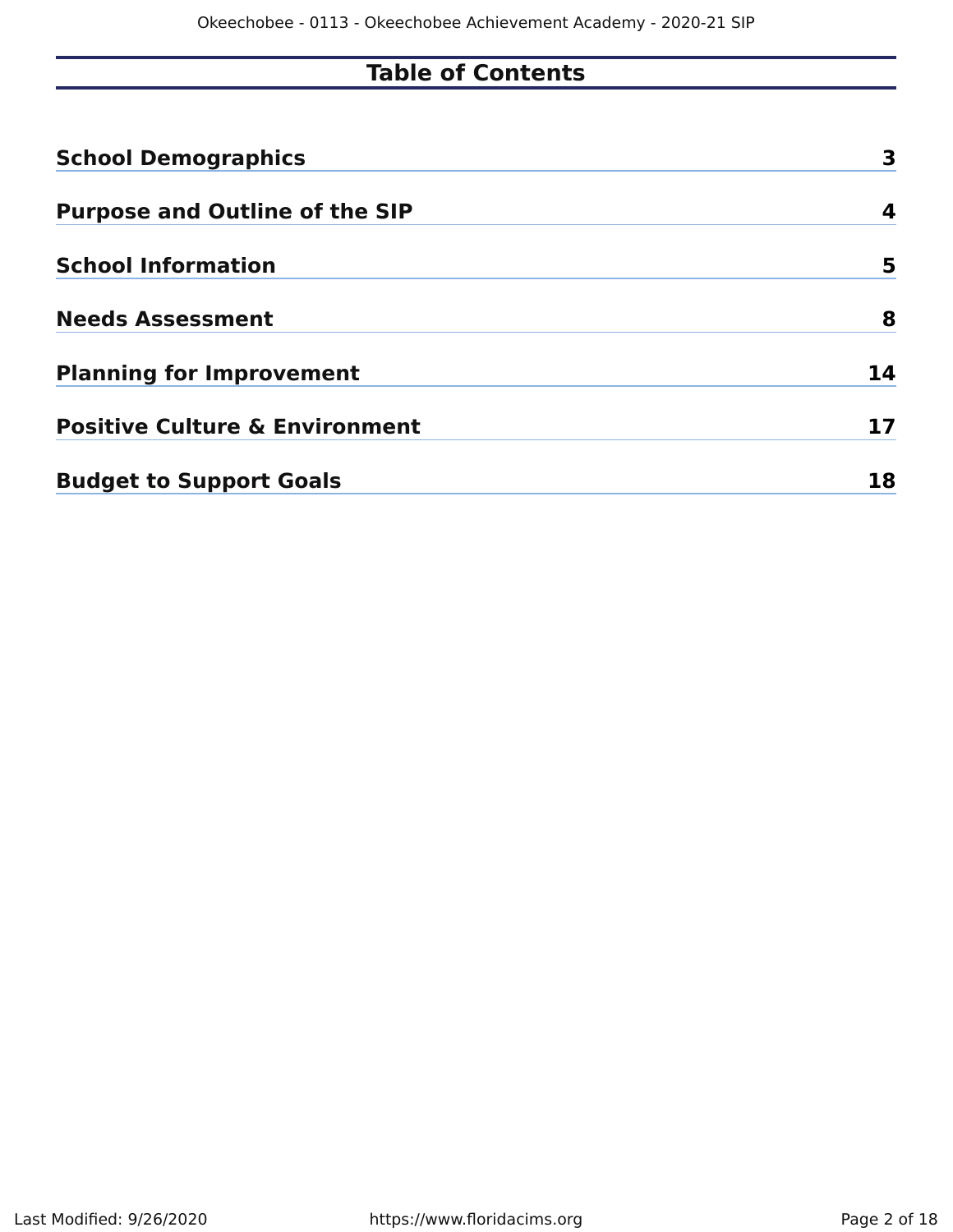# **Okeechobee Achievement Academy**

1000 NW 34TH ST, Okeechobee, FL 34972

http://okeechobeeachievementacademy.sites.thedigitalbell.com/

<span id="page-2-0"></span>**Demographics**

# **Principal: Bryan Van Camp** Start Date for this Principal: 7/1/2019

| <b>ESSA Status</b>                                                                                                                  |                                                                                  |
|-------------------------------------------------------------------------------------------------------------------------------------|----------------------------------------------------------------------------------|
| <b>School Grades History</b>                                                                                                        | 2018-19: No Grade<br>2017-18: No Grade<br>2016-17: No Grade<br>2015-16: No Grade |
| 2018-19 ESSA Subgroups Represented<br>(subgroups with 10 or more students)<br>(subgroups in orange are below the federal threshold) |                                                                                  |
| 2018-19 Economically<br><b>Disadvantaged (FRL) Rate</b><br>(as reported on Survey 3)                                                | [Data Not Available]                                                             |
| 2018-19 Title I School                                                                                                              | Yes                                                                              |
| <b>Primary Service Type</b><br>(per MSID File)                                                                                      | <b>Alternative Education</b>                                                     |
| <b>School Type and Grades Served</b><br>(per MSID File)                                                                             | <b>Combination School</b><br><b>PK-12</b>                                        |
| <b>2019-20 Status</b><br>(per MSID File)                                                                                            | Active                                                                           |

# **School Board Approval**

This plan is pending approval by the Okeechobee County School Board.

# **SIP Authority**

Section 1001.42(18), Florida Statutes, requires district school boards to annually approve and require implementation of a Schoolwide Improvement Plan (SIP) for each school in the district that has a school grade of D or F. This plan is also a requirement for Targeted Support and Improvement (TS&I) and Comprehensive Support and Improvement (CS&I) schools pursuant to 1008.33 F.S. and the Every Student Succeeds Act (ESSA).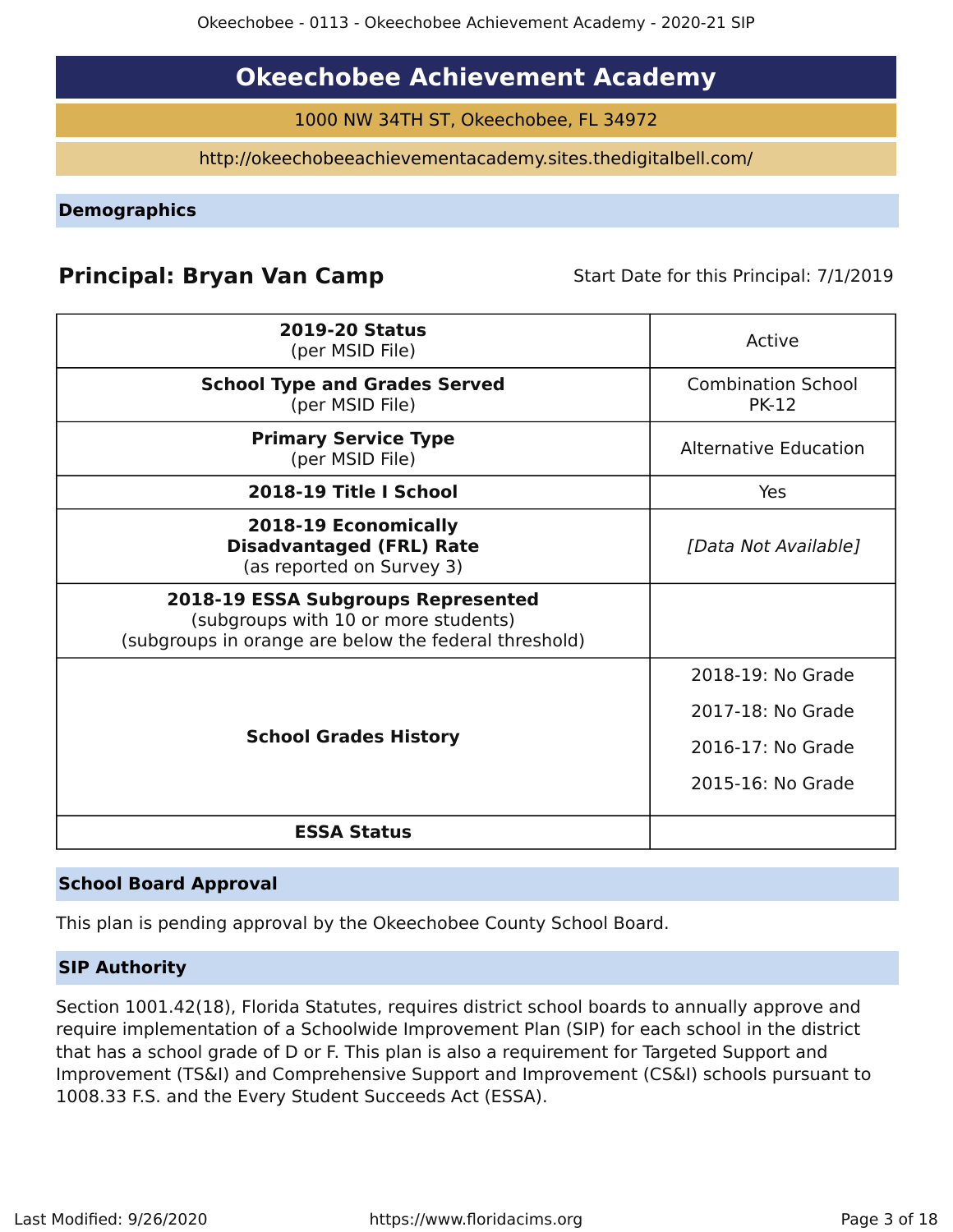To be designated as TS&I, a school must have one or more ESSA subgroup(s) with a Federal Index below 41%. This plan shall be approved by the district. There are three ways a school can be designated as CS&I:

- 1. have a school grade of D or F
- 2. have a graduation rate of 67% or lower
- 3. have an overall Federal Index below 41%.

For these schools, the SIP shall be approved by the district as well as the Bureau of School Improvement.

The Florida Department of Education (FDOE) SIP template meets all statutory and rule requirements for traditional public schools and incorporates all components required for schools receiving Title I funds. This template is required by State Board of Education Rule 6A-1.099811, Florida Administrative Code, for all non-charter schools with a current grade of D or F, or a graduation rate 67% or less. Districts may opt to require a SIP using a template of its choosing for schools that do not fit the aforementioned conditions. This document was prepared by school and district leadership using the FDOE's school improvement planning web application located at [www.floridacims.org.](https://www.floridacims.org)

# <span id="page-3-0"></span>**Purpose and Outline of the SIP**

The SIP is intended to be the primary artifact used by every school with stakeholders to review data, set goals, create an action plan and monitor progress. The Florida Department of Education encourages schools to use the SIP as a "living document" by continually updating, refining and using the plan to guide their work throughout the year. This printed version represents the SIP as of the "Date Modified" listed in the footer.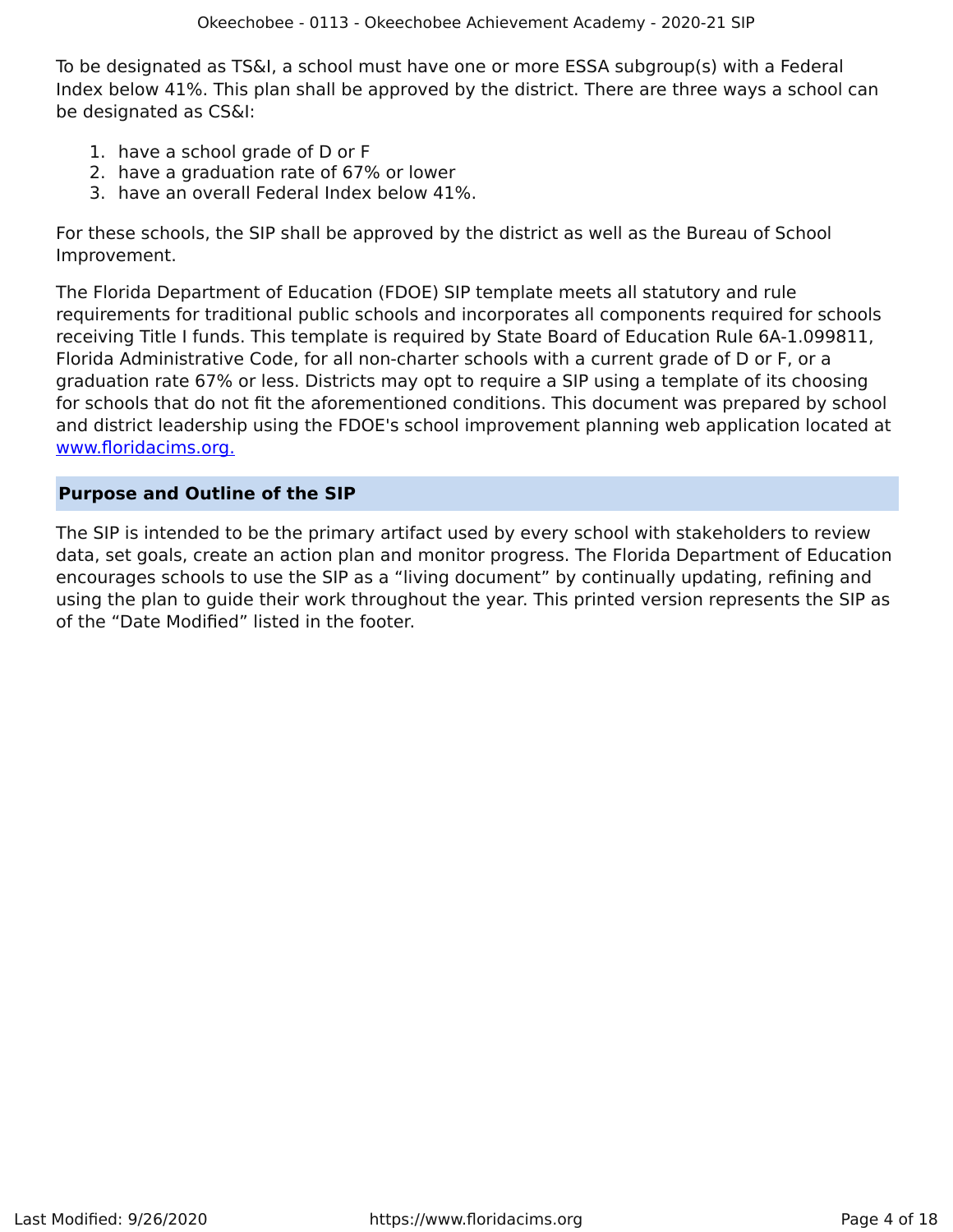# **Part I: School Information**

#### <span id="page-4-0"></span>**School Mission and Vision**

#### **Provide the school's mission statement**

Okeechobee Achievement Academy is committed to providing our students a positive, stimulating, and safe learning environment that promotes the development of individual responsibility, acceptable social skills, and academic growth. Upon entering their next step in education, students will be able to make appropriate decisions and experience success in completing their education.

#### **Provide the school's vision statement**

Achieving begins with believing.

#### **School Leadership Team**

#### **Membership**

Identify the name, email address, position title, and job duties/responsibilities for each member of the school leadership team.**:**

| <b>Name</b>       | <b>Title</b>                  | <b>Job Duties and Responsibilities</b> |
|-------------------|-------------------------------|----------------------------------------|
| Van Camp, Bryan   | Principal                     |                                        |
| Harden, Jennifer  | <b>Administrative Support</b> |                                        |
| Whiteside, Albert | Dean                          |                                        |
| Mangold, Jennifer | <b>Instructional Coach</b>    |                                        |
| Presley, Pamela   | <b>Administrative Support</b> |                                        |
| Ash, Audie        | <b>Assistant Principal</b>    |                                        |

#### **Demographic Information**

#### **Principal start date**

Monday 7/1/2019, Bryan Van Camp

**Number of teachers with a 2019 3-year aggregate or a 1-year Algebra state VAM rating of Highly Effective.** Note: For UniSIG Supplemental Teacher Allocation, teachers must have at least 10 student assessments.  $\Omega$ 

**Number of teachers with a 2019 3-year aggregate or a 1-year Algebra state VAM rating of Effective.** Note: For UniSIG Supplemental Teacher Allocation, teachers must have at least 10 student assessments.

2

**Total number of teacher positions allocated to the school** 16

#### **Demographic Data**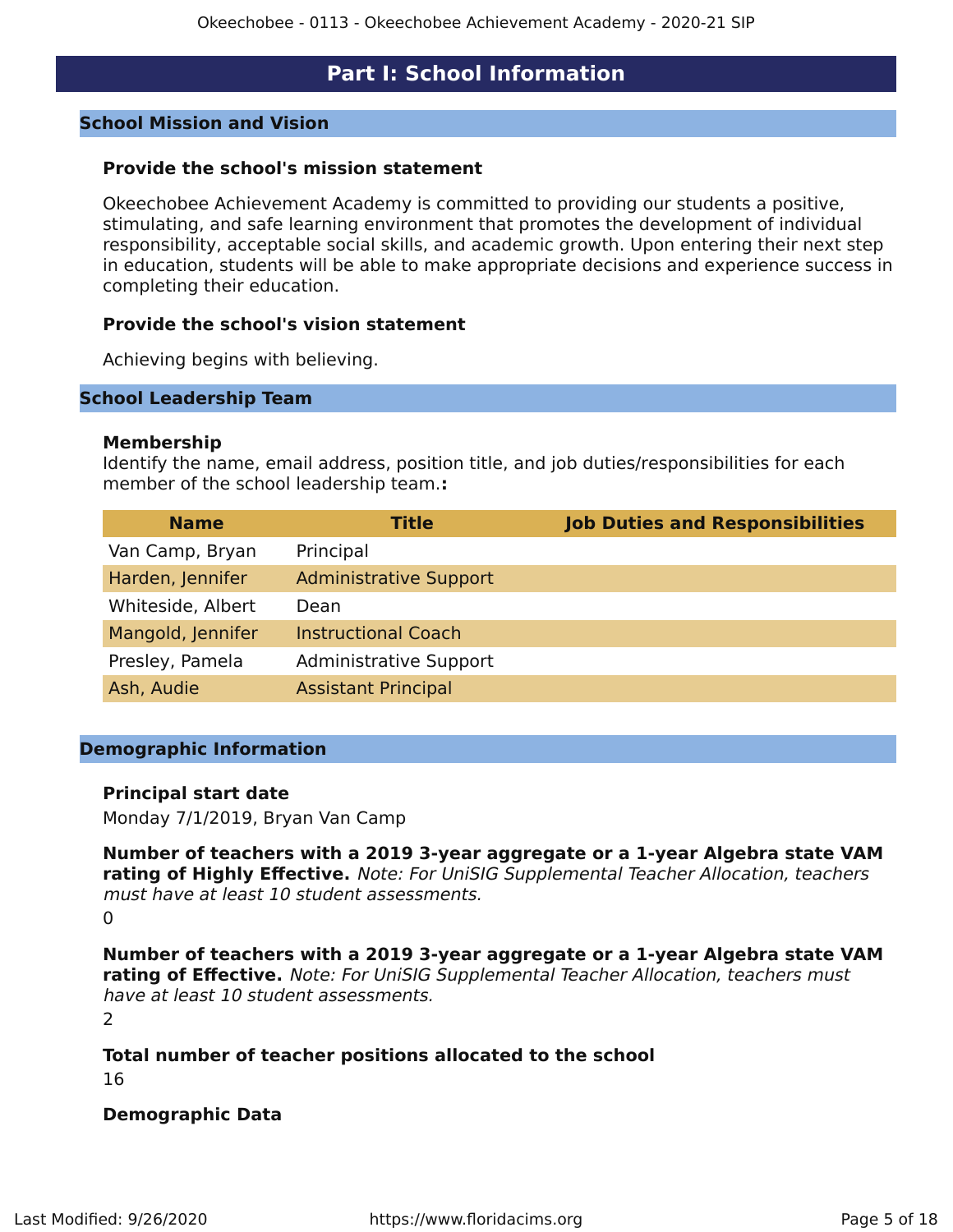| <b>2020-21 Status</b><br>(per MSID File)                                                                                               | Active                                                                                                                                         |
|----------------------------------------------------------------------------------------------------------------------------------------|------------------------------------------------------------------------------------------------------------------------------------------------|
| <b>School Type and Grades Served</b><br>(per MSID File)                                                                                | <b>Combination School</b><br><b>PK-12</b>                                                                                                      |
| <b>Primary Service Type</b><br>(per MSID File)                                                                                         | <b>Alternative Education</b>                                                                                                                   |
| 2018-19 Title I School                                                                                                                 | Yes                                                                                                                                            |
| 2018-19 Economically<br><b>Disadvantaged (FRL) Rate</b><br>(as reported on Survey 3)                                                   | [Data Not Available]                                                                                                                           |
| 2018-19 ESSA Subgroups Represented<br>(subgroups with 10 or more students)<br>(subgroups in orange are below the federal<br>threshold) | <b>Economically Disadvantaged</b><br><b>Students</b><br><b>Hispanic Students</b><br><b>Students With Disabilities</b><br><b>White Students</b> |
|                                                                                                                                        | 2018-19: No Grade                                                                                                                              |
|                                                                                                                                        | 2017-18: No Grade                                                                                                                              |
| <b>School Grades History</b>                                                                                                           | 2016-17: No Grade                                                                                                                              |
|                                                                                                                                        | 2015-16: No Grade                                                                                                                              |
| <b>ESSA Status</b>                                                                                                                     |                                                                                                                                                |

# **Early Warning Systems**

# **Current Year**

# **The number of students by grade level that exhibit each early warning indicator listed:**

| <b>Indicator</b>                             |          | <b>Grade Level</b> |     |           |                |                |  |     |          |                        |                              |                               |                |              |  |
|----------------------------------------------|----------|--------------------|-----|-----------|----------------|----------------|--|-----|----------|------------------------|------------------------------|-------------------------------|----------------|--------------|--|
|                                              |          |                    |     |           |                |                |  |     |          |                        | K 1 2 3 4 5 6 7 8 9 10 11 12 |                               |                | <b>Total</b> |  |
| Number of students enrolled                  |          | $\Omega$           |     |           |                |                |  |     |          | 0 1 4 4 3 4 10 25 13   |                              | $\overline{\mathbf{3}}$       | - 9            | 77           |  |
| Attendance below 90 percent                  |          | $\Omega$           | - 0 | $\bullet$ | $\overline{1}$ |                |  |     |          | 1 1 1 4 14 6           |                              | $\overline{1}$                | $-5$           | 34           |  |
| One or more suspensions                      | $\Omega$ | $\Omega$           |     |           |                |                |  |     |          | 0 1 3 2 3 1 8 12 10    |                              | $\mathbf{B}$                  | $\overline{7}$ | 50           |  |
| Course failure in ELA                        | $\Omega$ | $\Omega$           | 0   | 10        |                | $\overline{0}$ |  | 1 1 | $3 \t10$ |                        | $\overline{0}$               | $\Omega$                      | $\Omega$       | 16           |  |
| Course failure in Math                       | 0        | $\Omega$           |     | 010       |                | $\overline{0}$ |  |     |          | 1 1 1 1 1 2            |                              | $\overline{1}$                |                | 19           |  |
| Level 1 on 2019 statewide ELA<br>assessment  |          |                    |     |           |                |                |  |     |          | 0 0 0 0 0 1 3 2 5 13 7 |                              | 0 O                           |                | 31           |  |
| Level 1 on 2019 statewide Math<br>assessment | 0        | $\Omega$           |     |           |                |                |  |     |          | 0 0 0 3 3 1 4 8 3      |                              | $\overline{2}$ $\overline{2}$ |                | 26           |  |

**The number of students with two or more early warning indicators:**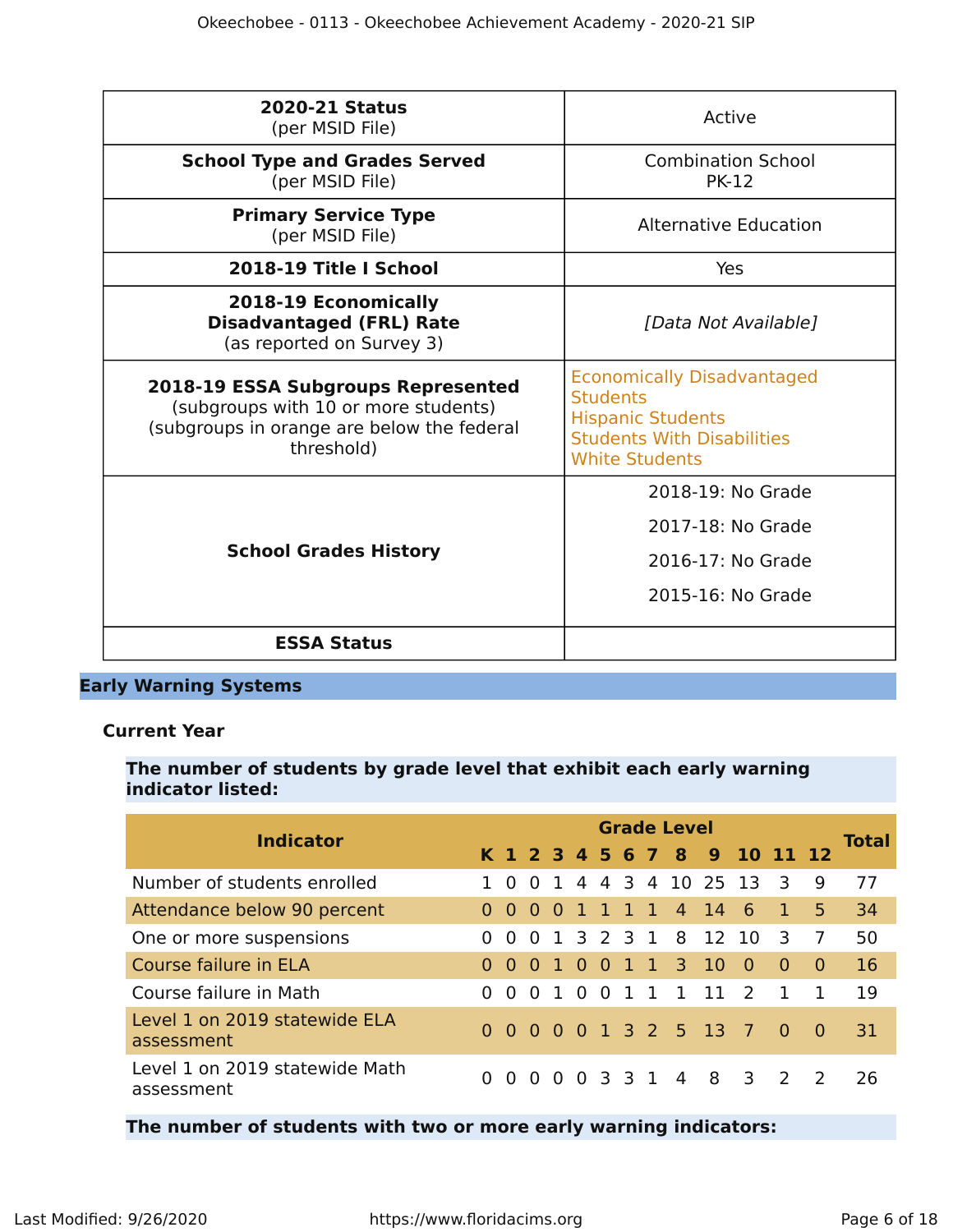| <b>Indicator</b>                                                   |  |  |  | <b>Grade Level</b> |  |  |                              |              |
|--------------------------------------------------------------------|--|--|--|--------------------|--|--|------------------------------|--------------|
|                                                                    |  |  |  |                    |  |  | K 1 2 3 4 5 6 7 8 9 10 11 12 | <b>Total</b> |
| Students with two or more indicators 0 0 0 1 1 1 1 1 6 16 8 2 4 41 |  |  |  |                    |  |  |                              |              |

### **The number of students identified as retainees:**

| <b>Indicator</b>                       | <b>Grade Level</b> |  |  |  |  |  |  |  |  |  |  |                              |  |              |
|----------------------------------------|--------------------|--|--|--|--|--|--|--|--|--|--|------------------------------|--|--------------|
|                                        |                    |  |  |  |  |  |  |  |  |  |  | K 1 2 3 4 5 6 7 8 9 10 11 12 |  | <b>Total</b> |
| <b>Retained Students: Current Year</b> |                    |  |  |  |  |  |  |  |  |  |  | 0000000011100                |  | $\prec$      |
|                                        |                    |  |  |  |  |  |  |  |  |  |  |                              |  |              |

# **Date this data was collected or last updated**

Monday 8/31/2020

#### **Prior Year - As Reported**

### **The number of students by grade level that exhibit each early warning indicator:**

| <b>Indicator</b>                |  | <b>Grade Level</b> |  |  |  |  |  |  |  |  |  |                               |  |              |  |  |
|---------------------------------|--|--------------------|--|--|--|--|--|--|--|--|--|-------------------------------|--|--------------|--|--|
|                                 |  |                    |  |  |  |  |  |  |  |  |  | K 1 2 3 4 5 6 7 8 9 10 11 12  |  | <b>Total</b> |  |  |
| Number of students enrolled     |  |                    |  |  |  |  |  |  |  |  |  | 0 0 2 3 2 2 3 11 9 18 10 10 5 |  | 75           |  |  |
| Attendance below 90 percent     |  |                    |  |  |  |  |  |  |  |  |  |                               |  |              |  |  |
| One or more suspensions         |  |                    |  |  |  |  |  |  |  |  |  | 0 0 0 0 0 0 0 2 2 3 2 2 1     |  | 12           |  |  |
| Course failure in ELA or Math   |  |                    |  |  |  |  |  |  |  |  |  | 0 0 0 0 0 0 2 5 1 1 1 4 0     |  | 14           |  |  |
| Level 1 on statewide assessment |  |                    |  |  |  |  |  |  |  |  |  | 0 0 0 0 0 2 3 2 4 17 17 3 0   |  | 48           |  |  |

# **The number of students with two or more early warning indicators:**

|                                                                |  |  |  | <b>Grade Level</b> |  |  |                              |              |
|----------------------------------------------------------------|--|--|--|--------------------|--|--|------------------------------|--------------|
| <b>Indicator</b>                                               |  |  |  |                    |  |  | K 1 2 3 4 5 6 7 8 9 10 11 12 | <b>Total</b> |
| Students with two or more indicators 0 0 0 0 0 2 3 2 2 3 2 2 0 |  |  |  |                    |  |  |                              |              |

# **The number of students identified as retainees:**

| <b>Indicator</b>                                                | <b>Grade Level</b> |  |  |  |  |  |  |  |  |  |  |                              |  |                              |
|-----------------------------------------------------------------|--------------------|--|--|--|--|--|--|--|--|--|--|------------------------------|--|------------------------------|
|                                                                 |                    |  |  |  |  |  |  |  |  |  |  | K 1 2 3 4 5 6 7 8 9 10 11 12 |  | <b>Total</b>                 |
| <b>Retained Students: Current Year</b>                          |                    |  |  |  |  |  |  |  |  |  |  |                              |  | 0 0 0 0 0 0 2 4 0 3 2 3 3 17 |
| Students retained two or more times 0 0 0 0 0 0 2 2 0 1 0 2 2 9 |                    |  |  |  |  |  |  |  |  |  |  |                              |  |                              |

#### **Prior Year - Updated**

**The number of students by grade level that exhibit each early warning indicator:**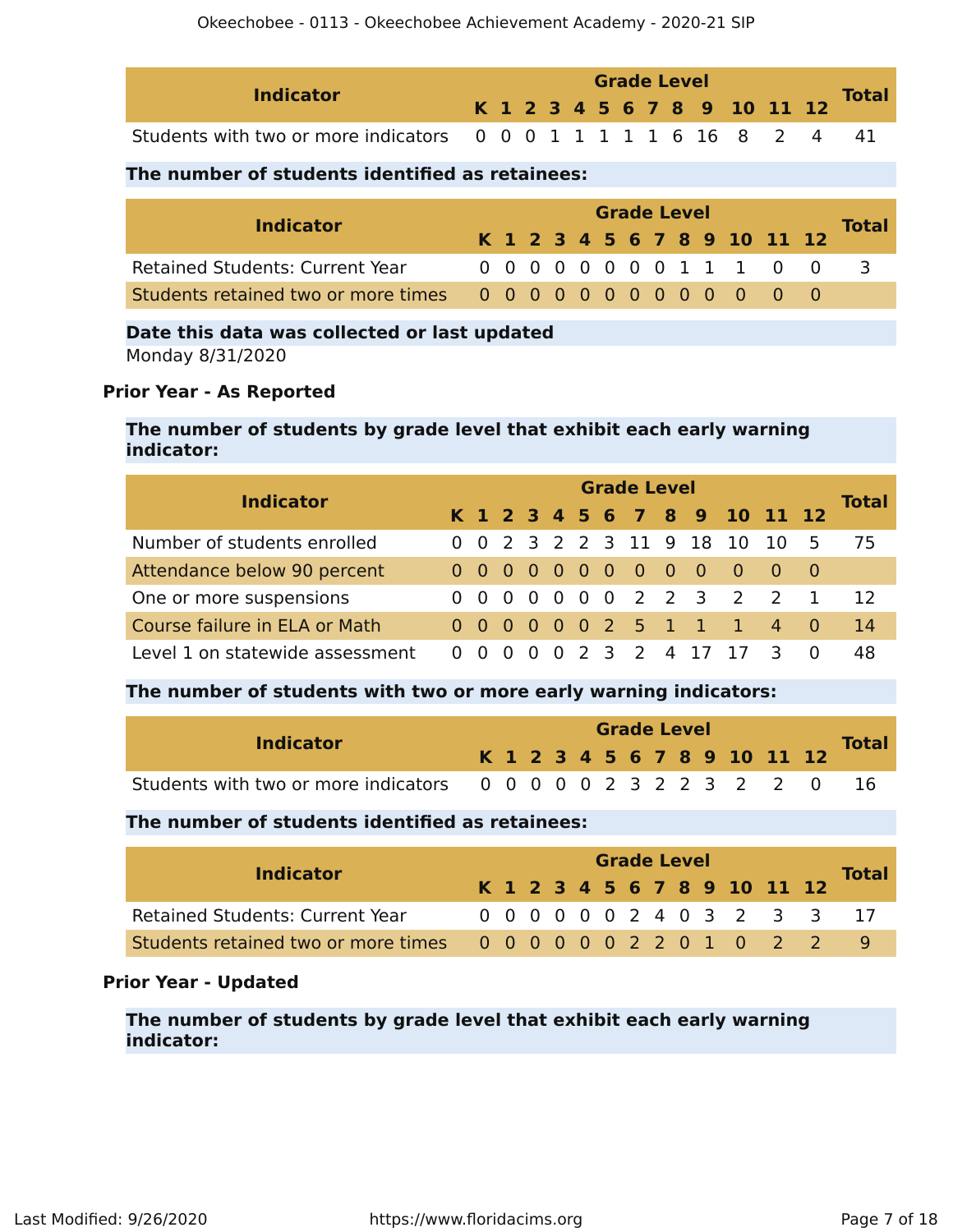#### Okeechobee - 0113 - Okeechobee Achievement Academy - 2020-21 SIP

| <b>Indicator</b>                | <b>Grade Level</b> |     |  |                |                |  |  |                     |  |               |  |                                         |  |              |  |
|---------------------------------|--------------------|-----|--|----------------|----------------|--|--|---------------------|--|---------------|--|-----------------------------------------|--|--------------|--|
|                                 |                    |     |  |                |                |  |  |                     |  |               |  | K 1 2 3 4 5 6 7 8 9 10 11 12            |  | <b>Total</b> |  |
| Number of students enrolled     |                    |     |  |                |                |  |  |                     |  |               |  | 0 0 2 3 2 2 3 11 9 18 10 10 5           |  | 75           |  |
| Attendance below 90 percent     |                    |     |  |                |                |  |  | 0 0 0 0 0 0 0 0 0 0 |  |               |  | $\begin{matrix} 0 & 0 & 0 \end{matrix}$ |  |              |  |
| One or more suspensions         |                    |     |  |                |                |  |  |                     |  |               |  | 0 0 0 0 0 0 0 2 2 3 2 2 1               |  | 12           |  |
| Course failure in ELA or Math   |                    |     |  |                |                |  |  |                     |  |               |  | 0 0 0 0 0 0 2 5 1 1 1 4 0               |  | 14           |  |
| Level 1 on statewide assessment |                    | 0 O |  | $\overline{0}$ | $\overline{0}$ |  |  |                     |  | 2 3 2 4 17 17 |  |                                         |  | 48           |  |

#### **The number of students with two or more early warning indicators:**

| <b>Indicator</b>                                                  |  |  |  |  | <b>Grade Level</b> |                              |  | <b>Total</b> |
|-------------------------------------------------------------------|--|--|--|--|--------------------|------------------------------|--|--------------|
|                                                                   |  |  |  |  |                    | K 1 2 3 4 5 6 7 8 9 10 11 12 |  |              |
| Students with two or more indicators 0 0 0 0 0 2 3 2 2 3 2 2 0 16 |  |  |  |  |                    |                              |  |              |

# **The number of students identified as retainees:**

|                                                               | <b>Grade Level</b> |  |  |  |  |  |  |  |  |  |                              |                              |
|---------------------------------------------------------------|--------------------|--|--|--|--|--|--|--|--|--|------------------------------|------------------------------|
| <b>Indicator</b>                                              |                    |  |  |  |  |  |  |  |  |  | K 1 2 3 4 5 6 7 8 9 10 11 12 | <b>Total</b>                 |
| <b>Retained Students: Current Year</b>                        |                    |  |  |  |  |  |  |  |  |  |                              | 0 0 0 0 0 0 2 4 0 3 2 3 3 17 |
| Students retained two or more times 0 0 0 0 0 0 2 2 0 1 0 2 2 |                    |  |  |  |  |  |  |  |  |  |                              |                              |

# **Part II: Needs Assessment/Analysis**

#### <span id="page-7-0"></span>**School Data**

Please note that the district and state averages shown here represent the averages for similar school types (elementary, middle, high school, or combination schools).

| <b>School Grade Component</b>     |               | 2019            |              |               | 2018            |              |
|-----------------------------------|---------------|-----------------|--------------|---------------|-----------------|--------------|
|                                   | <b>School</b> | <b>District</b> | <b>State</b> | <b>School</b> | <b>District</b> | <b>State</b> |
| <b>ELA Achievement</b>            | 0%            | $0\%$           | 61%          | 0%            | $0\%$           | 60%          |
| <b>ELA Learning Gains</b>         | $0\%$         | $0\%$           | 59%          | $0\%$         | $0\%$           | 57%          |
| <b>ELA Lowest 25th Percentile</b> | $0\%$         | $0\%$           | 54%          | $0\%$         | $0\%$           | 52%          |
| Math Achievement                  | 0%            | $0\%$           | 62%          | 0%            | $0\%$           | 61%          |
| Math Learning Gains               | $0\%$         | $0\%$           | 59%          | 0%            | $0\%$           | 58%          |
| Math Lowest 25th Percentile       | $0\%$         | $0\%$           | 52%          | $0\%$         | $0\%$           | 52%          |
| Science Achievement               | 0%            | $0\%$           | 56%          | 0%            | $0\%$           | 57%          |
| Social Studies Achievement        | $0\%$         | $0\%$           | 78%          | 0%            | 0%              | 77%          |

| <b>EWS Indicators as Input Earlier in the Survey</b> |                   |                   |   |                                          |    |                |   |  |    |     |    |    |              |
|------------------------------------------------------|-------------------|-------------------|---|------------------------------------------|----|----------------|---|--|----|-----|----|----|--------------|
| <b>Indicator</b>                                     |                   |                   |   | <b>Grade Level (prior year reported)</b> |    |                |   |  |    |     |    |    | <b>Total</b> |
|                                                      | K                 |                   | כ | 3                                        | 4  | 5              | 6 |  | 8  | 9   | 10 | 12 |              |
|                                                      | $\vert 0 \rangle$ | $\left( 0\right)$ | 0 |                                          | 0) | $\overline{0}$ | 0 |  | (0 | (0) |    |    |              |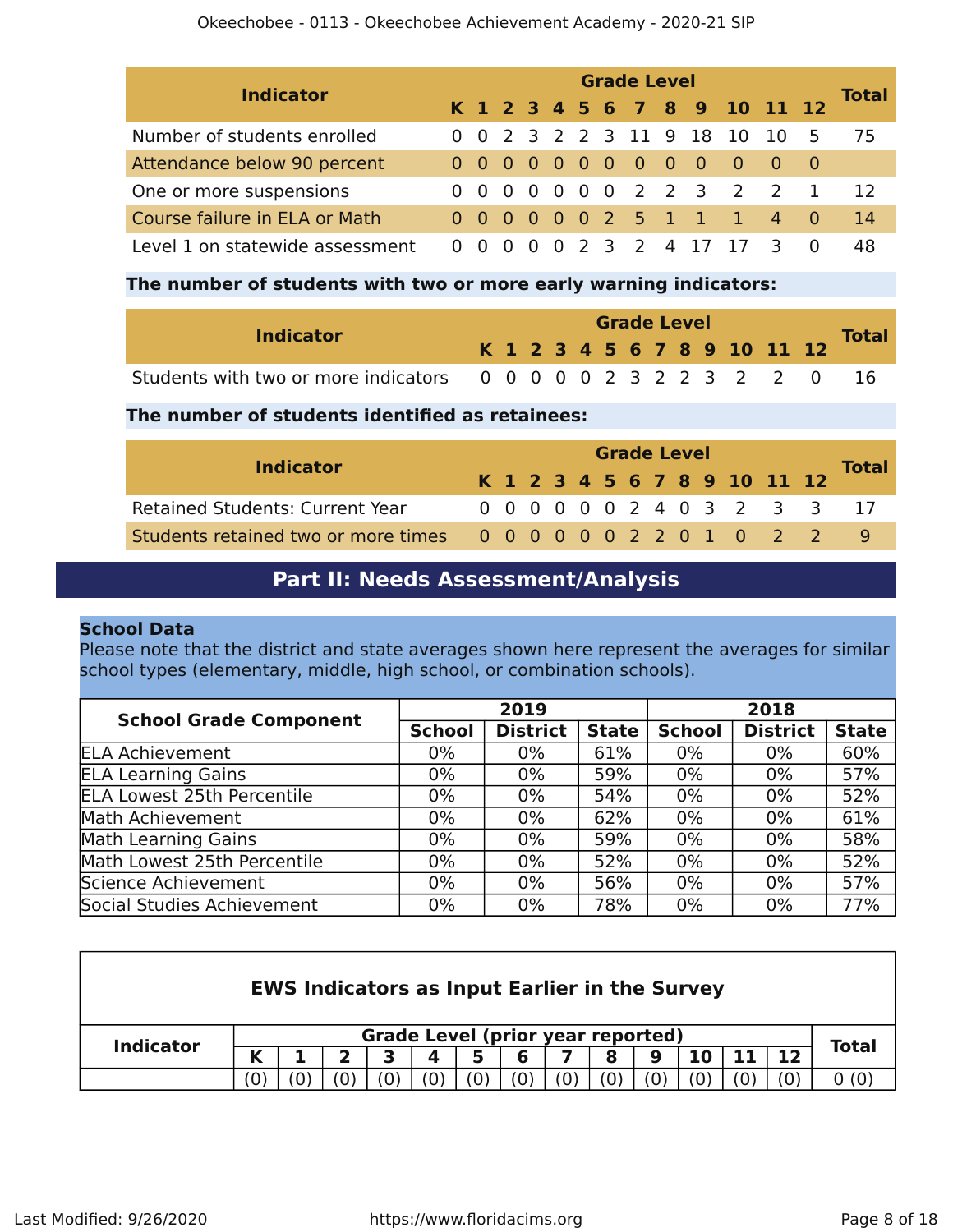# **Grade Level Data**

#### **NOTE: This data is raw data and includes ALL students who tested at the school. This is not school grade data.**

|                          |             |               | <b>ELA</b>      |                                                 |              |                                              |
|--------------------------|-------------|---------------|-----------------|-------------------------------------------------|--------------|----------------------------------------------|
| <b>Grade</b>             | <b>Year</b> | <b>School</b> | <b>District</b> | School-<br><b>District</b><br><b>Comparison</b> | <b>State</b> | School-<br><b>State</b><br><b>Comparison</b> |
| 03                       | 2019        | 0%            | 59%             | $-59%$                                          | 58%          | $-58%$                                       |
|                          | 2018        | 0%            | 53%             | $-53%$                                          | 57%          | $-57%$                                       |
| Same Grade Comparison    |             | 0%            |                 |                                                 |              |                                              |
| <b>Cohort Comparison</b> |             |               |                 |                                                 |              |                                              |
| 04                       | 2019        | 0%            | 46%             | $-46%$                                          | 58%          | $-58%$                                       |
|                          | 2018        | 0%            | 41%             | $-41%$                                          | 56%          | $-56%$                                       |
| Same Grade Comparison    |             | 0%            |                 |                                                 |              |                                              |
| <b>Cohort Comparison</b> |             | $0\%$         |                 |                                                 |              |                                              |
| 05                       | 2019        | $0\%$         | 50%             | $-50%$                                          | 56%          | $-56%$                                       |
|                          | 2018        | $0\%$         | 44%             | $-44%$                                          | 55%          | $-55%$                                       |
| Same Grade Comparison    |             | $0\%$         |                 |                                                 |              |                                              |
| <b>Cohort Comparison</b> |             | 0%            |                 |                                                 |              |                                              |
| 06                       | 2019        | 0%            | 47%             | $-47%$                                          | 54%          | $-54%$                                       |
|                          | 2018        | $0\%$         | 41%             | $-41%$                                          | 52%          | $-52%$                                       |
| Same Grade Comparison    |             | $0\%$         |                 |                                                 |              |                                              |
| <b>Cohort Comparison</b> |             | 0%            |                 |                                                 |              |                                              |
| 07                       | 2019        | 9%            | 38%             | $-29%$                                          | 52%          | $-43%$                                       |
|                          | 2018        | 17%           | 32%             | $-15%$                                          | 51%          | $-34%$                                       |
| Same Grade Comparison    |             | $-8%$         |                 |                                                 |              |                                              |
| <b>Cohort Comparison</b> |             | 9%            |                 |                                                 |              |                                              |
| 08                       | 2019        | 26%           | 37%             | $-11%$                                          | 56%          | $-30%$                                       |
|                          | 2018        | 0%            | 40%             | $-40%$                                          | 58%          | $-58%$                                       |
| Same Grade Comparison    |             | 26%           |                 |                                                 |              |                                              |
| Cohort Comparison        |             | 9%            |                 |                                                 |              |                                              |
| 09                       | 2019        | 6%            | 40%             | $-34%$                                          | 55%          | $-49%$                                       |
|                          | 2018        | $0\%$         | 52%             | $-52%$                                          | 53%          | $-53%$                                       |
| Same Grade Comparison    |             | 6%            |                 |                                                 |              |                                              |
| <b>Cohort Comparison</b> |             | 6%            |                 |                                                 |              |                                              |
| 10                       | 2019        | 40%           | 46%             | $-6%$                                           | 53%          | $-13%$                                       |
|                          | 2018        | $0\%$         | 42%             | $-42%$                                          | 53%          | $-53%$                                       |
| Same Grade Comparison    |             | 40%           |                 |                                                 |              |                                              |
| <b>Cohort Comparison</b> |             | 40%           |                 |                                                 |              |                                              |

|                          |      |               | <b>MATH</b>     |                                                 |              |                                              |
|--------------------------|------|---------------|-----------------|-------------------------------------------------|--------------|----------------------------------------------|
| Grade                    | Year | <b>School</b> | <b>District</b> | School-<br><b>District</b><br><b>Comparison</b> | <b>State</b> | School-<br><b>State</b><br><b>Comparison</b> |
| 03                       | 2019 | 0%            | 66%             | $-66%$                                          | 62%          | $-62%$                                       |
|                          | 2018 | 0%            | 62%             | $-62%$                                          | 62%          | $-62%$                                       |
| Same Grade Comparison    |      | $0\%$         |                 |                                                 |              |                                              |
| <b>Cohort Comparison</b> |      |               |                 |                                                 |              |                                              |
| 04                       | 2019 | 0%            | 60%             | $-60%$                                          | 64%          | $-64%$                                       |
|                          | 2018 | 0%            | 56%             | $-56%$                                          | 62%          | $-62%$                                       |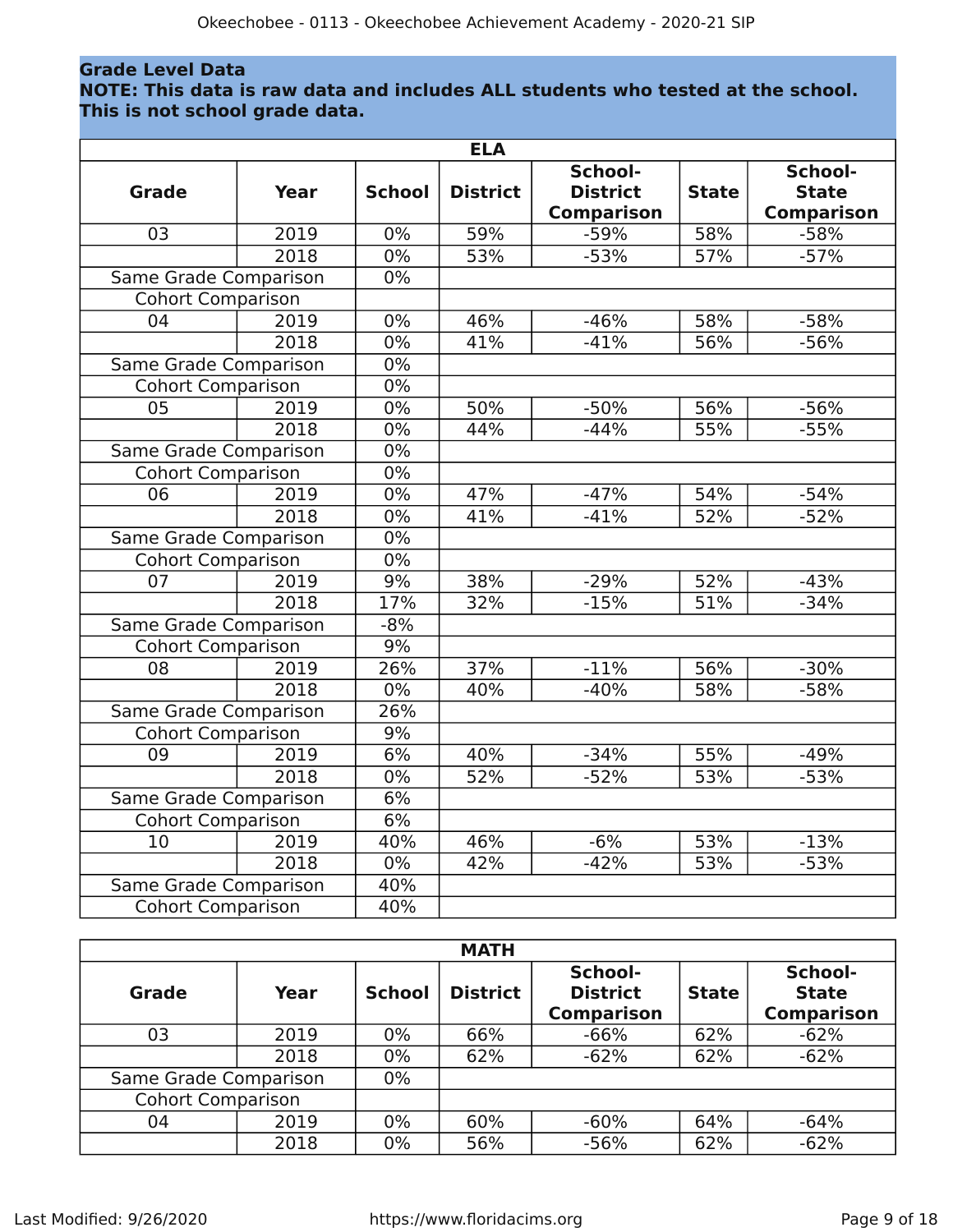|                          |      |               | <b>MATH</b>     |                                                 |              |                                              |
|--------------------------|------|---------------|-----------------|-------------------------------------------------|--------------|----------------------------------------------|
| <b>Grade</b>             | Year | <b>School</b> | <b>District</b> | School-<br><b>District</b><br><b>Comparison</b> | <b>State</b> | School-<br><b>State</b><br><b>Comparison</b> |
| Same Grade Comparison    |      | $0\%$         |                 |                                                 |              |                                              |
| <b>Cohort Comparison</b> |      | $0\%$         |                 |                                                 |              |                                              |
| 05                       | 2019 | $0\%$         | 56%             | $-56%$                                          | 60%          | $-60%$                                       |
|                          | 2018 | $0\%$         | 56%             | $-56%$                                          | 61%          | $-61%$                                       |
| Same Grade Comparison    |      | $0\%$         |                 |                                                 |              |                                              |
| <b>Cohort Comparison</b> |      | $0\%$         |                 |                                                 |              |                                              |
| 06                       | 2019 | $0\%$         | 54%             | $-54%$                                          | 55%          | $-55%$                                       |
|                          | 2018 | $0\%$         | 56%             | $-56%$                                          | 52%          | $-52%$                                       |
| Same Grade Comparison    |      | $0\%$         |                 |                                                 |              |                                              |
| <b>Cohort Comparison</b> |      | $0\%$         |                 |                                                 |              |                                              |
| 07                       | 2019 | 27%           | 55%             | $-28%$                                          | 54%          | $-27%$                                       |
|                          | 2018 | 17%           | 46%             | $-29%$                                          | 54%          | $-37%$                                       |
| Same Grade Comparison    |      | 10%           |                 |                                                 |              |                                              |
| <b>Cohort Comparison</b> |      | 27%           |                 |                                                 |              |                                              |
| 08                       | 2019 | 5%            | 51%             | $-46%$                                          | 46%          | $-41%$                                       |
| 2018                     |      | 17%           | 54%             | $-37%$                                          | 45%          | $-28%$                                       |
| Same Grade Comparison    |      | $-12%$        |                 |                                                 |              |                                              |
| <b>Cohort Comparison</b> |      | $-12%$        |                 |                                                 |              |                                              |

|                          |      |               | <b>SCIENCE</b>  |                                                 |              |                                              |
|--------------------------|------|---------------|-----------------|-------------------------------------------------|--------------|----------------------------------------------|
| Grade                    | Year | <b>School</b> | <b>District</b> | School-<br><b>District</b><br><b>Comparison</b> | <b>State</b> | School-<br><b>State</b><br><b>Comparison</b> |
| 05                       | 2019 | $0\%$         | 44%             | $-44%$                                          | 53%          | $-53%$                                       |
|                          | 2018 | 0%            | 52%             | $-52%$                                          | 55%          | $-55%$                                       |
| Same Grade Comparison    |      | $0\%$         |                 |                                                 |              |                                              |
| <b>Cohort Comparison</b> |      |               |                 |                                                 |              |                                              |
| 08                       | 2019 | 23%           | 41%             | $-18%$                                          | 48%          | $-25%$                                       |
|                          | 2018 | 0%            | 37%             | $-37%$                                          | 50%          | $-50%$                                       |
| Same Grade Comparison    | 23%  |               |                 |                                                 |              |                                              |
| <b>Cohort Comparison</b> |      | 23%           |                 |                                                 |              |                                              |

|      |               |                 | <b>BIOLOGY EOC</b>                               |              |                                               |
|------|---------------|-----------------|--------------------------------------------------|--------------|-----------------------------------------------|
| Year | <b>School</b> | <b>District</b> | <b>School</b><br><b>Minus</b><br><b>District</b> | <b>State</b> | <b>School</b><br><b>Minus</b><br><b>State</b> |
| 2019 | $0\%$         | 64%             | $-64%$                                           | 67%          | $-67%$                                        |
| 2018 | $0\%$         | 60%             | $-60%$                                           | 65%          | $-65%$                                        |
|      | Compare       | $0\%$           |                                                  |              |                                               |
|      |               |                 | <b>CIVICS EOC</b>                                |              |                                               |
| Year | <b>School</b> | <b>District</b> | <b>School</b><br><b>Minus</b><br><b>District</b> | <b>State</b> | <b>School</b><br><b>Minus</b><br><b>State</b> |
| 2019 | 27%           | 59%             | $-32%$                                           | 71%          | $-44%$                                        |
| 2018 | 19%           | 50%             | $-31%$                                           | 71%          | $-52%$                                        |
|      | Compare       | 8%              |                                                  |              |                                               |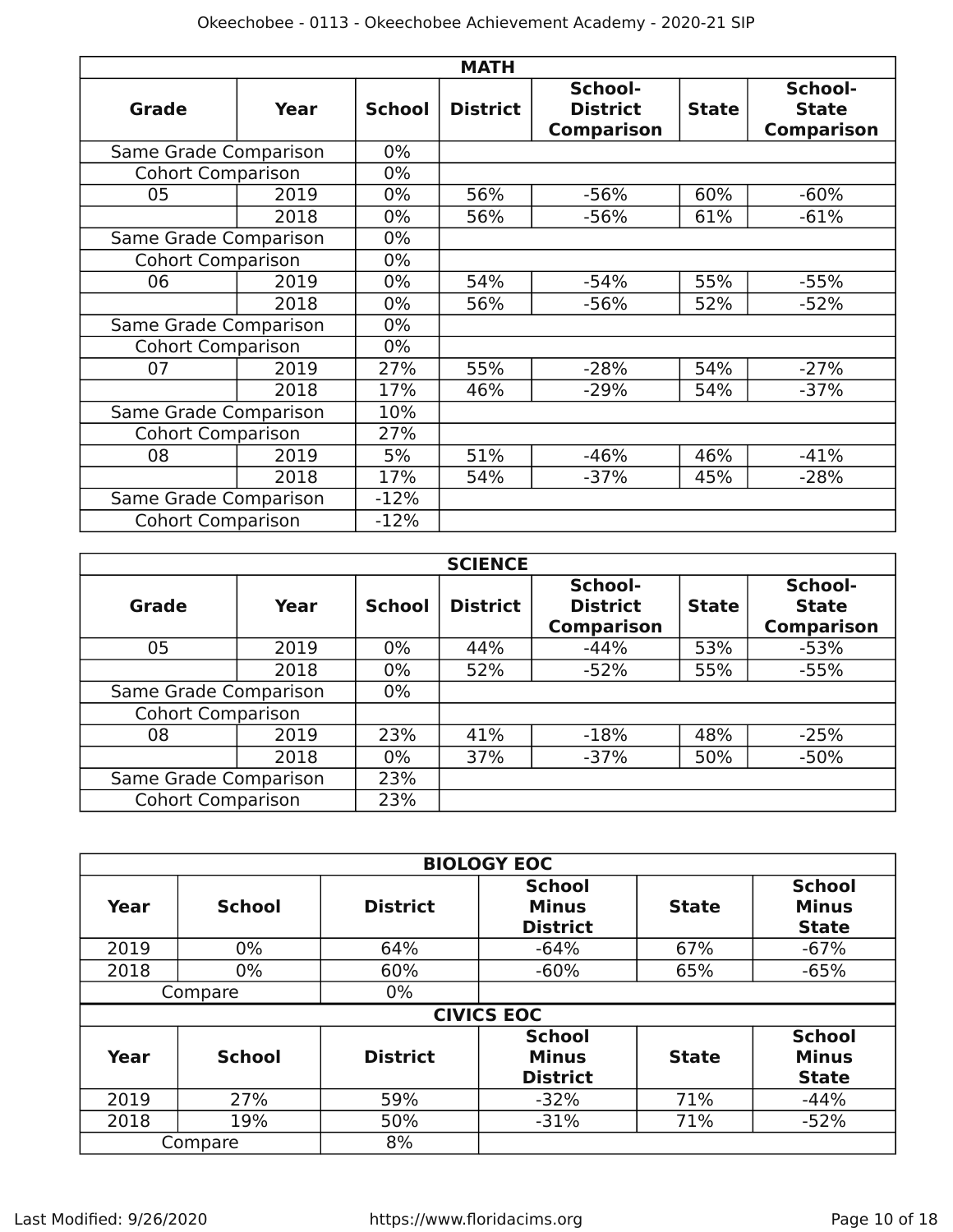|      |               |                 | <b>HISTORY EOC</b>                               |              |                                               |
|------|---------------|-----------------|--------------------------------------------------|--------------|-----------------------------------------------|
| Year | <b>School</b> | <b>District</b> | <b>School</b><br><b>Minus</b><br><b>District</b> | <b>State</b> | <b>School</b><br><b>Minus</b><br><b>State</b> |
| 2019 | $0\%$         | 57%             | $-57%$                                           | 70%          | $-70%$                                        |
| 2018 | $0\%$         | 52%             | $-52%$                                           | 68%          | $-68%$                                        |
|      | Compare       | $0\%$           |                                                  |              |                                               |
|      |               |                 | <b>ALGEBRA EOC</b>                               |              |                                               |
| Year | <b>School</b> | <b>District</b> | <b>School</b><br><b>Minus</b><br><b>District</b> | <b>State</b> | <b>School</b><br><b>Minus</b><br><b>State</b> |
| 2019 | 13%           | 52%             | $-39%$                                           | 61%          | $-48%$                                        |
| 2018 | $0\%$         | 54%             | $-54%$                                           | 62%          | $-62%$                                        |
|      | Compare       | 13%             |                                                  |              |                                               |
|      |               |                 | <b>GEOMETRY EOC</b>                              |              |                                               |
| Year | <b>School</b> | <b>District</b> | <b>School</b><br><b>Minus</b><br><b>District</b> | <b>State</b> | <b>School</b><br><b>Minus</b><br><b>State</b> |
| 2019 | $0\%$         | 47%             | $-47%$                                           | 57%          | $-57%$                                        |
| 2018 | $0\%$         | 44%             | $-44%$                                           | 56%          | $-56%$                                        |
|      | Compare       | $0\%$           |                                                  |              |                                               |

# **Subgroup Data**

| <b>2019 SCHOOL GRADE COMPONENTS BY SUBGROUPS</b> |  |  |  |  |  |  |  |  |  |                                                                                                          |  |
|--------------------------------------------------|--|--|--|--|--|--|--|--|--|----------------------------------------------------------------------------------------------------------|--|
| <b>Subgroups</b>                                 |  |  |  |  |  |  |  |  |  | ELA ELA ELA Math Math Math Sci SS MS Grad C & C<br>Ach. LG LG Ach. LG LG Ach. Ach. Accel. 2016-172016-17 |  |

| <b>2018 SCHOOL GRADE COMPONENTS BY SUBGROUPS</b><br>$\angle$ ELA ELA $\frac{ELA}{LG}$ Math Math $\begin{vmatrix} \text{Math} \\ \text{Left} \end{vmatrix}$ Sci SS $\begin{vmatrix} \text{N1} \\ \text{Ach} \end{vmatrix}$ Kate $\angle$ Rath $\angle$ Ach. |  |  |  |  |  |  |  |  |  |  |  |
|------------------------------------------------------------------------------------------------------------------------------------------------------------------------------------------------------------------------------------------------------------|--|--|--|--|--|--|--|--|--|--|--|
| <b>Subgroups</b>                                                                                                                                                                                                                                           |  |  |  |  |  |  |  |  |  |  |  |

# **ESSA Data**

This data has been updated for the 2018-19 school year as of 7/16/2019.

| <b>ESSA Federal Index</b>                                                       |                 |
|---------------------------------------------------------------------------------|-----------------|
| ESSA Category (TS&I or CS&I)                                                    | <b>CS&amp;I</b> |
| <b>OVERALL Federal Index - All Students</b>                                     | 18              |
| OVERALL Federal Index Below 41% All Students                                    | <b>YES</b>      |
| Total Number of Subgroups Missing the Target                                    | 4               |
| Progress of English Language Learners in Achieving English Language Proficiency |                 |
| <b>Total Points Earned for the Federal Index</b>                                | 124             |
| Total Components for the Federal Index                                          | 7               |
| <b>Percent Tested</b>                                                           | 77%             |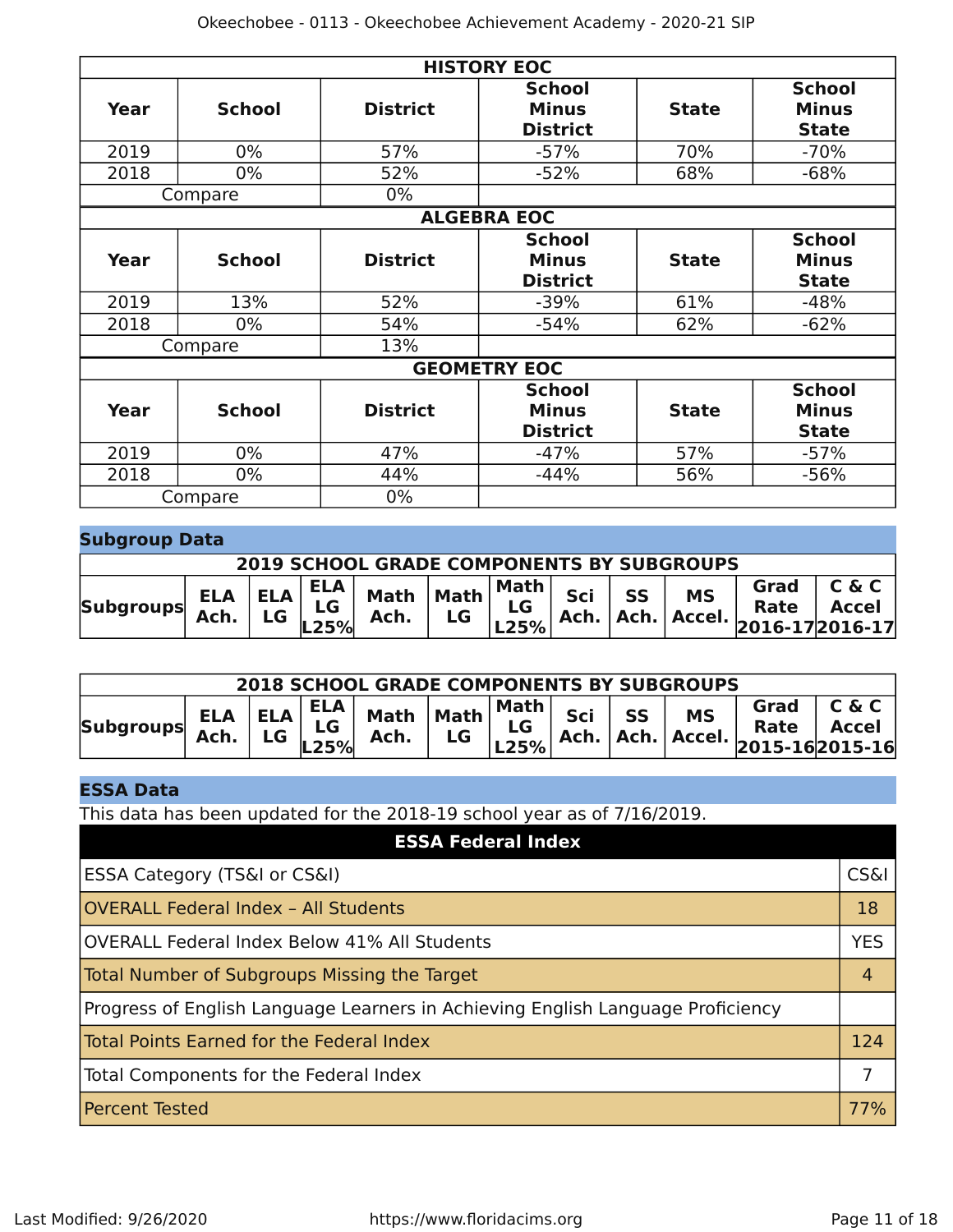| <b>Subgroup Data</b>                                                           |             |  |  |
|--------------------------------------------------------------------------------|-------------|--|--|
| <b>Students With Disabilities</b>                                              |             |  |  |
| <b>Federal Index - Students With Disabilities</b>                              | 21          |  |  |
| Students With Disabilities Subgroup Below 41% in the Current Year?             |             |  |  |
| Number of Consecutive Years Students With Disabilities Subgroup Below 32%      | 2           |  |  |
| <b>English Language Learners</b>                                               |             |  |  |
| Federal Index - English Language Learners                                      |             |  |  |
| English Language Learners Subgroup Below 41% in the Current Year?              | N/A         |  |  |
| Number of Consecutive Years English Language Learners Subgroup Below 32%       | $\mathbf 0$ |  |  |
| <b>Asian Students</b>                                                          |             |  |  |
| Federal Index - Asian Students                                                 |             |  |  |
| Asian Students Subgroup Below 41% in the Current Year?                         | N/A         |  |  |
| Number of Consecutive Years Asian Students Subgroup Below 32%                  | 0           |  |  |
| <b>Black/African American Students</b>                                         |             |  |  |
| Federal Index - Black/African American Students                                |             |  |  |
| Black/African American Students Subgroup Below 41% in the Current Year?        | N/A         |  |  |
| Number of Consecutive Years Black/African American Students Subgroup Below 32% |             |  |  |
| <b>Hispanic Students</b>                                                       |             |  |  |
| Federal Index - Hispanic Students                                              | 26          |  |  |
| Hispanic Students Subgroup Below 41% in the Current Year?                      | <b>YES</b>  |  |  |
| Number of Consecutive Years Hispanic Students Subgroup Below 32%               | 1           |  |  |
| <b>Multiracial Students</b>                                                    |             |  |  |
| <b>Federal Index - Multiracial Students</b>                                    |             |  |  |
| Multiracial Students Subgroup Below 41% in the Current Year?                   | N/A         |  |  |
| Number of Consecutive Years Multiracial Students Subgroup Below 32%            | $\mathbf 0$ |  |  |
| <b>Native American Students</b>                                                |             |  |  |
| Federal Index - Native American Students                                       |             |  |  |
| Native American Students Subgroup Below 41% in the Current Year?               | N/A         |  |  |
| Number of Consecutive Years Native American Students Subgroup Below 32%        | $\mathbf 0$ |  |  |
| <b>Pacific Islander Students</b>                                               |             |  |  |
| Federal Index - Pacific Islander Students                                      |             |  |  |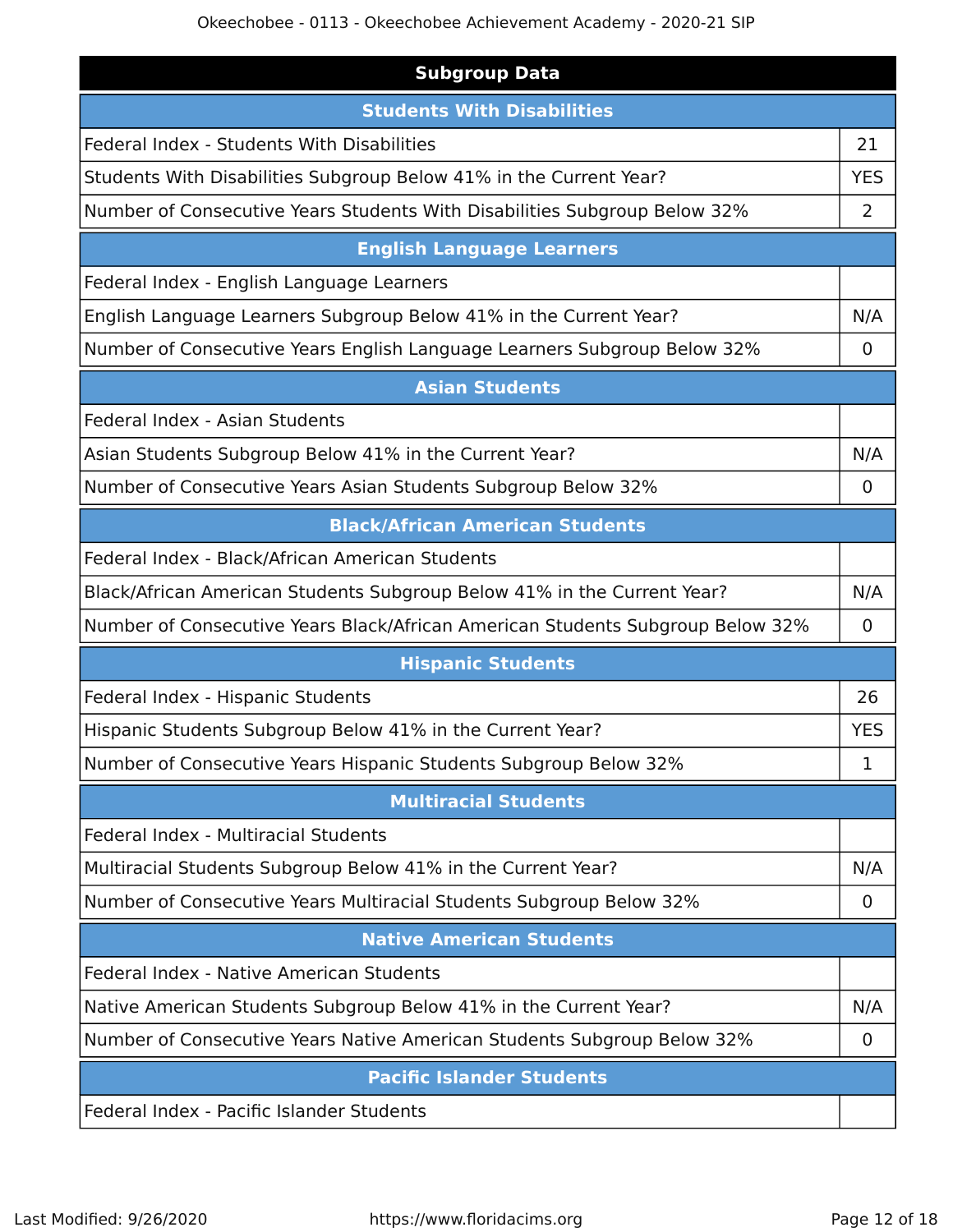| <b>Pacific Islander Students</b>                                                      |            |  |
|---------------------------------------------------------------------------------------|------------|--|
| Pacific Islander Students Subgroup Below 41% in the Current Year?                     | N/A        |  |
| Number of Consecutive Years Pacific Islander Students Subgroup Below 32%              |            |  |
| <b>White Students</b>                                                                 |            |  |
| Federal Index - White Students                                                        | 31         |  |
| White Students Subgroup Below 41% in the Current Year?                                |            |  |
| Number of Consecutive Years White Students Subgroup Below 32%                         |            |  |
| <b>Economically Disadvantaged Students</b>                                            |            |  |
| Federal Index - Economically Disadvantaged Students                                   | 26         |  |
| Economically Disadvantaged Students Subgroup Below 41% in the Current Year?           | <b>YES</b> |  |
| Number of Consecutive Years Economically Disadvantaged Students Subgroup Below<br>32% | フ          |  |

#### **Analysis**

#### **Data Reflection**

Answer the following reflection prompts after examining any/all relevant school data sources (see guide for examples for relevant data sources).

#### **Which data component showed the lowest performance? Explain the contributing factor(s) to last year's low performance and discuss any trends**

Our lowest performing subject area was Math. The 22-minute math remedial period was unsuccessful. Students were not motivated because the time was ungraded and less structured than regular class time. We simply did not get the results we expected from this intervention.

#### **Which data component showed the greatest decline from the prior year? Explain the factor(s) that contributed to this decline**

Our greatest decline was also Math. Again, the remedial period was unsuccessful.

#### **Which data component had the greatest gap when compared to the state average? Explain the factor(s) that contributed to this gap and any trends**

Math had the greatest gap in performance in comparison to the state. 17% of our students were proficient (3 or higher) as opposed to 61% of the state.

#### **Which data component showed the most improvement? What new actions did your school take in this area?**

Science showed the most improvement. In 2017-2018, 100% of students were level 1 or 2 in Science. In 2018-2019, 79% of students were level 1 or 2. There were no specific interventions or new resources implemented in our Science classes in 2018-2019.

#### **Reflecting on the EWS data from Part I (D), identify one or two potential areas of concern?**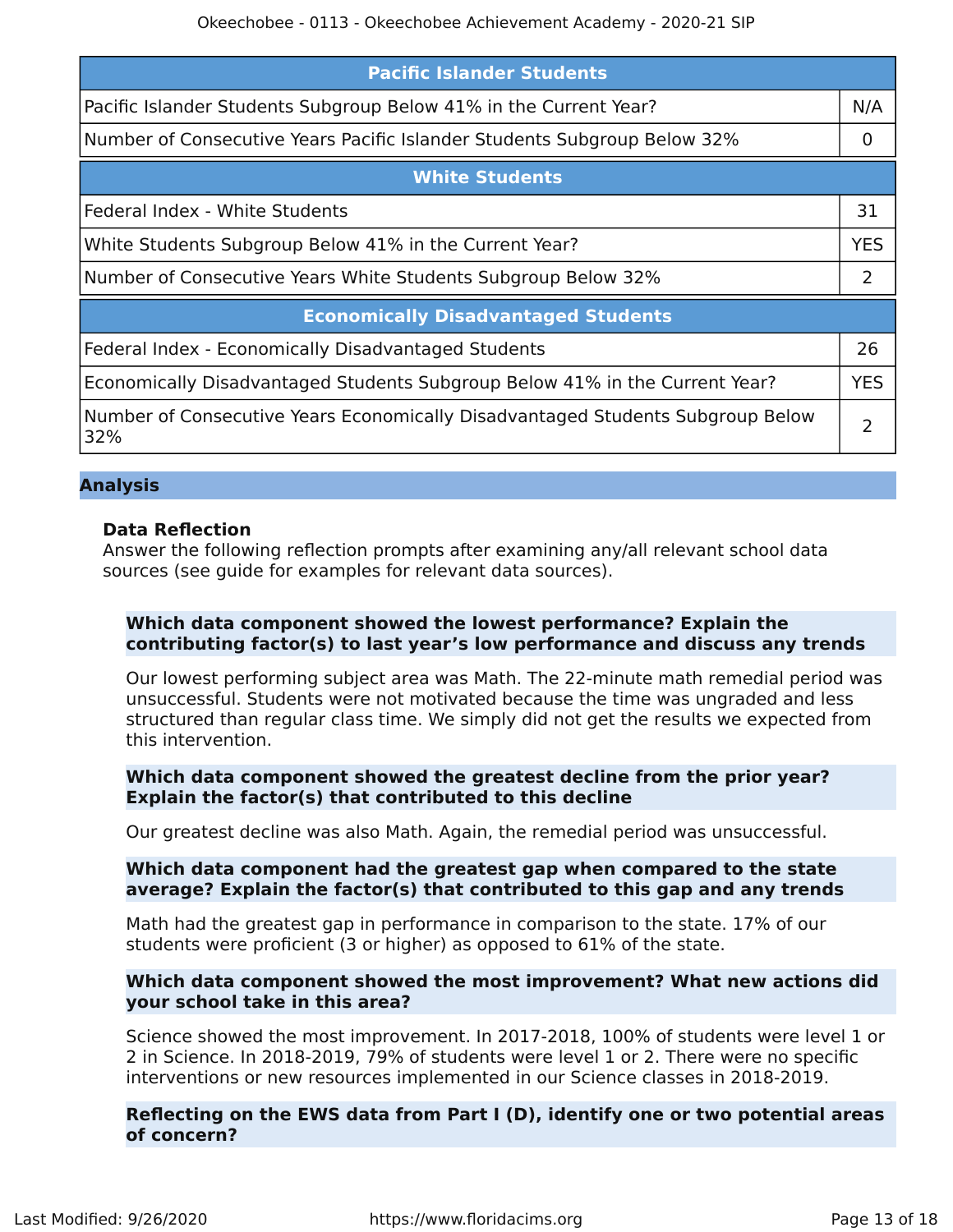Because we are an alternative school, nearly every one of our students demonstrate at least one of the early warning indicators. Our primary focus will be on retrieving credit for failed courses.

#### **Rank your highest priorities (maximum of 5) for schoolwide improvement in the upcoming school year**

- 1. Improving scores in math, science, and ELA
- 2. Increase student engagement and time on task in the classroom
- 3. Differentiation through small group instruction
- 4. Prescriptive gap closure and remediation with NWEA/Exact Path

# **Part III: Planning for Improvement**

#### <span id="page-13-0"></span>**Areas of Focus:**

| #1. ESSA Subgroup specifically relating to Hispanic                 |                                                                                                                                                                                |  |
|---------------------------------------------------------------------|--------------------------------------------------------------------------------------------------------------------------------------------------------------------------------|--|
| <b>Area of Focus</b><br><b>Description and</b><br><b>Rationale:</b> | Students performing below standard per ESSA Federal Index                                                                                                                      |  |
| <b>Measureable</b><br><b>Outcome:</b>                               | Improve performance of subgroup to meet or exceed federal standards                                                                                                            |  |
| <b>Person</b><br>responsible for<br>monitoring<br>outcome:          | Bryan Van Camp (vancampb@okee.k12.fl.us)                                                                                                                                       |  |
| <b>Evidence-based</b><br><b>Strategy:</b>                           | <b>Standards-Based Small Group Instruction</b>                                                                                                                                 |  |
| <b>Rationale for</b><br>Evidence-based<br><b>Strategy:</b>          | Because our classrooms have a mix of grade levels and student<br>achievement levels, small group standards-based instruction is<br>necessary to meet individual student needs. |  |
| <b>Action Steps to Implement</b>                                    |                                                                                                                                                                                |  |

1. Utilize resources: Exact Path, Top Score Writing

2. Modeling of small group instruction by the leadership team

3. Data chats: teacher/student; admin/teacher

**Person Responsible** Bryan Van Camp (vancampb@okee.k12.fl.us)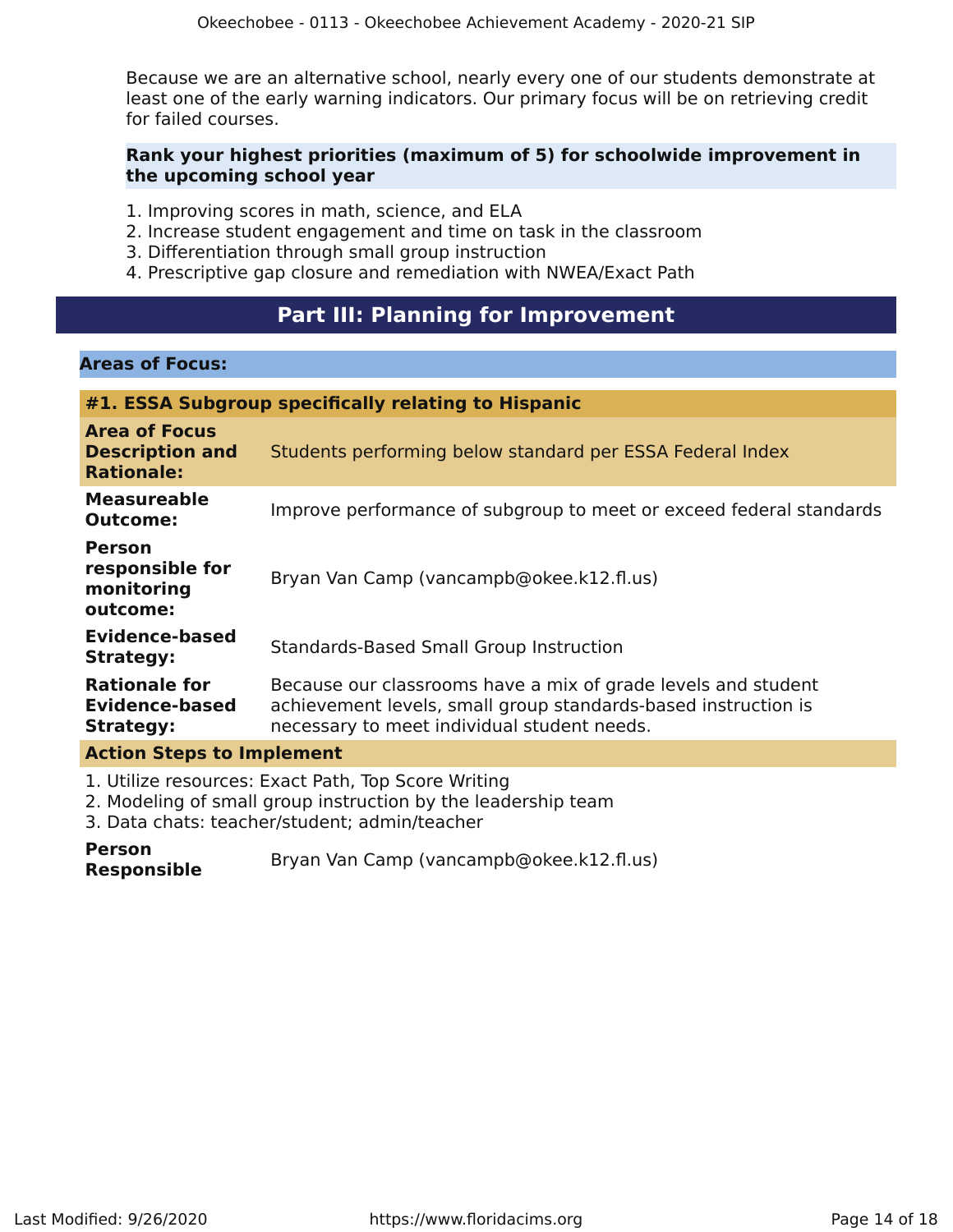| #2. ESSA Subgroup specifically relating to White                                                                                                                      |                                                                                                                                                                                |  |  |
|-----------------------------------------------------------------------------------------------------------------------------------------------------------------------|--------------------------------------------------------------------------------------------------------------------------------------------------------------------------------|--|--|
| <b>Area of Focus</b><br><b>Description and</b><br><b>Rationale:</b>                                                                                                   | Students performing below standard according to ESSA Federal Index.                                                                                                            |  |  |
| <b>Measureable</b><br><b>Outcome:</b>                                                                                                                                 | Improve student performance to meet or exceed the federal standard.                                                                                                            |  |  |
| <b>Person</b><br>responsible for<br>monitoring<br>outcome:                                                                                                            | Bryan Van Camp (vancampb@okee.k12.fl.us)                                                                                                                                       |  |  |
| <b>Evidence-based</b><br><b>Strategy:</b>                                                                                                                             | Standards based small group instruction                                                                                                                                        |  |  |
| <b>Rationale for</b><br><b>Evidence-based</b><br><b>Strategy:</b>                                                                                                     | Because our classrooms have a mix of grade levels and student<br>achievement levels, small group standards based instruction is<br>necessary to meet individual student needs. |  |  |
| <b>Action Steps to Implement</b>                                                                                                                                      |                                                                                                                                                                                |  |  |
| 1. Utilize resources: Exact Path, Top Score Writing<br>2. Modeling of small group instruction by the leadership team<br>3. Data Chats: teacher/student; admin/teacher |                                                                                                                                                                                |  |  |
| <b>Person</b>                                                                                                                                                         |                                                                                                                                                                                |  |  |
| <b>Responsible</b>                                                                                                                                                    | Bryan Van Camp (vancampb@okee.k12.fl.us)                                                                                                                                       |  |  |
|                                                                                                                                                                       | #3. ESSA Subgroup specifically relating to Economically Disadvantaged                                                                                                          |  |  |
| <b>Area of Focus</b><br><b>Description and</b><br><b>Rationale:</b>                                                                                                   | Students performing below standard per ESSA Federal Index                                                                                                                      |  |  |
| <b>Measureable</b><br><b>Outcome:</b>                                                                                                                                 | Improve student performance to meet or exceed the federal standard.                                                                                                            |  |  |
| <b>Person</b><br>responsible for<br>monitoring<br>outcome:                                                                                                            | [no one identified]                                                                                                                                                            |  |  |
| Evidence-based<br><b>Strategy:</b>                                                                                                                                    | Standards-based small group instruction.                                                                                                                                       |  |  |
| <b>Rationale for</b><br><b>Evidence-based</b><br><b>Strategy:</b>                                                                                                     | Because our classrooms have a mix of grade levels and student<br>achievement levels, small group standards based instruction is<br>necessary to meet individual student needs. |  |  |
| <b>Action Steps to Implement</b>                                                                                                                                      |                                                                                                                                                                                |  |  |

| <b>Person</b>      | Bryan Van Camp (vancampb@okee.k12.fl.us) |
|--------------------|------------------------------------------|
| <b>Responsible</b> |                                          |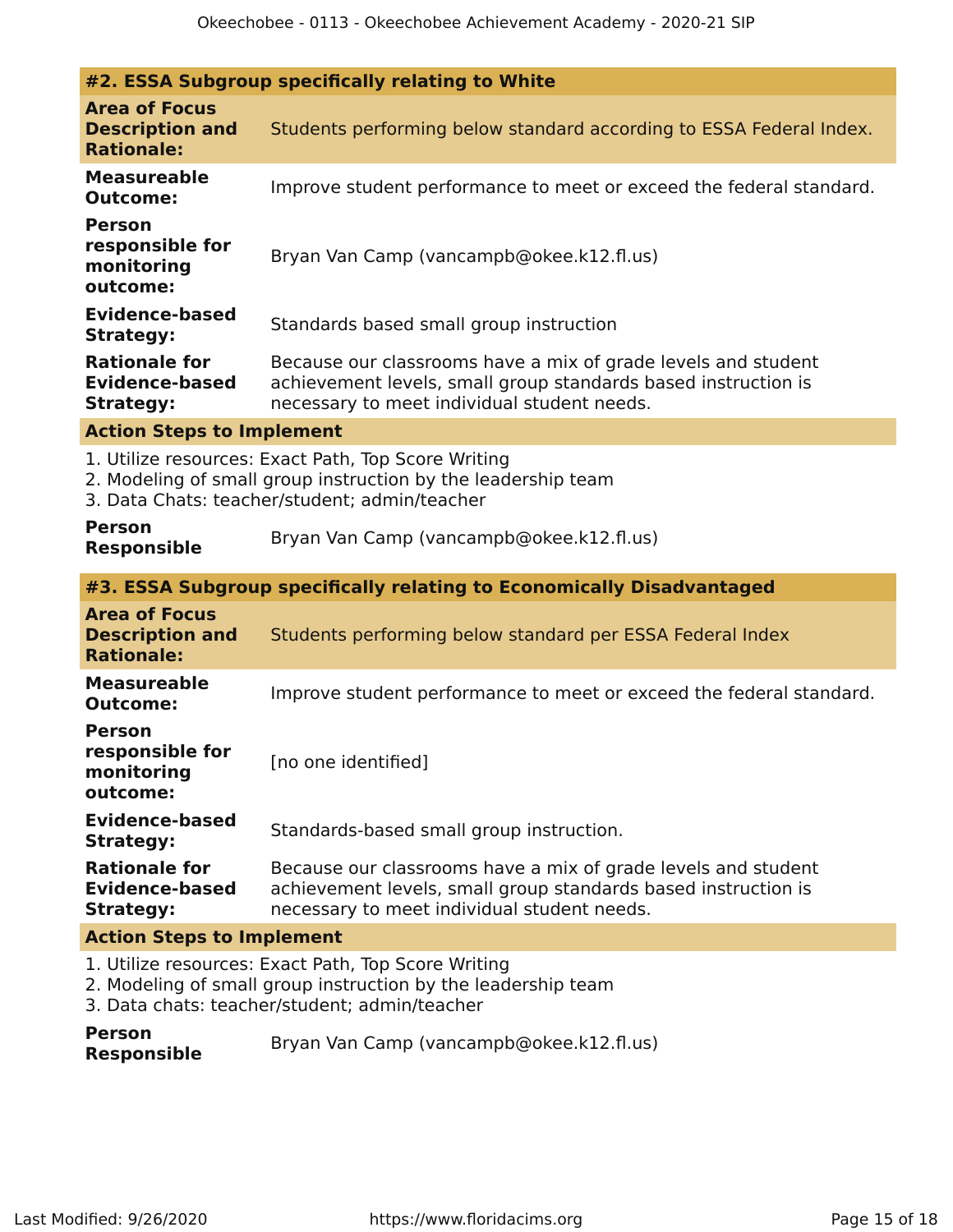|                                                                                                                                                                       | #4. ESSA Subgroup specifically relating to Students with Disabilities                                                                                                                |  |  |
|-----------------------------------------------------------------------------------------------------------------------------------------------------------------------|--------------------------------------------------------------------------------------------------------------------------------------------------------------------------------------|--|--|
| <b>Area of Focus</b><br><b>Description and</b><br><b>Rationale:</b>                                                                                                   | Students performing below standard per ESSA Federal Index.                                                                                                                           |  |  |
| <b>Measureable</b><br><b>Outcome:</b>                                                                                                                                 | Improve student performance to meet or exceed the federal standard.                                                                                                                  |  |  |
| <b>Person</b><br>responsible for<br>monitoring<br>outcome:                                                                                                            | Bryan Van Camp (vancampb@okee.k12.fl.us)                                                                                                                                             |  |  |
| <b>Evidence-based</b><br><b>Strategy:</b>                                                                                                                             | Small group standards-based instruction.                                                                                                                                             |  |  |
| <b>Rationale for</b><br><b>Evidence-based</b><br><b>Strategy:</b>                                                                                                     | Because our classrooms have a mix of grade levels and student<br>achievement levels, small group standards based instruction is<br>necessary to meet individual student needs.       |  |  |
| <b>Action Steps to Implement</b>                                                                                                                                      |                                                                                                                                                                                      |  |  |
| 1. Utilize resources: Exact Path, Top Score Writing<br>2. Modeling of small group instruction by the leadership team<br>3. Data chats: teacher/student; admin/teacher |                                                                                                                                                                                      |  |  |
| <b>Person</b><br><b>Responsible</b>                                                                                                                                   | Bryan Van Camp (vancampb@okee.k12.fl.us)                                                                                                                                             |  |  |
|                                                                                                                                                                       | #5. Culture & Environment specifically relating to Social Emotional Learning                                                                                                         |  |  |
| <b>Area of Focus</b><br><b>Description and</b><br><b>Rationale:</b>                                                                                                   | Many of our students have experienced various degrees of trauma that<br>affect their ability to perform academically and/or engage in<br>appropriate behavior with peers and adults. |  |  |
| <b>Measureable</b><br><b>Outcome:</b>                                                                                                                                 | Students will engage appropriately with peers and staff, and we will see<br>a reduction in referral numbers by 10%.                                                                  |  |  |
| <b>Person</b><br>responsible for<br>monitoring<br>outcome:                                                                                                            | Albert Whiteside (whitesidea@okee.k12.fl.us)                                                                                                                                         |  |  |
| <b>Evidence-based</b><br><b>Strategy:</b>                                                                                                                             | PBIS and consistent classroom procedures                                                                                                                                             |  |  |
| <b>Rationale for</b><br><b>Evidence-based</b><br><b>Strategy:</b>                                                                                                     | On-task, productive behavior is rewarded. Students have daily<br>incentives to encourage time on task and positive behavior in class.                                                |  |  |
| <b>Action Steps to Implement</b>                                                                                                                                      |                                                                                                                                                                                      |  |  |
| 1. Classroom Dojo for behavior tracking.                                                                                                                              |                                                                                                                                                                                      |  |  |

2. Intervention system will remain in place for student behavior; ESE specialist will ensure all teachers are aware of student accommodations and that students are receiving accommodations.

- 3. Dean will update staff on discipline data and appropriate de-escalation strategies.
- 4. Implementation of Ripple Effects in elective class and ISS.
- 5. Daily incentive program to encourage on-task, positive behavior.

| <b>Person</b>      | Audie Ash (audie.ash@okee.k12.fl.us) |
|--------------------|--------------------------------------|
| <b>Responsible</b> |                                      |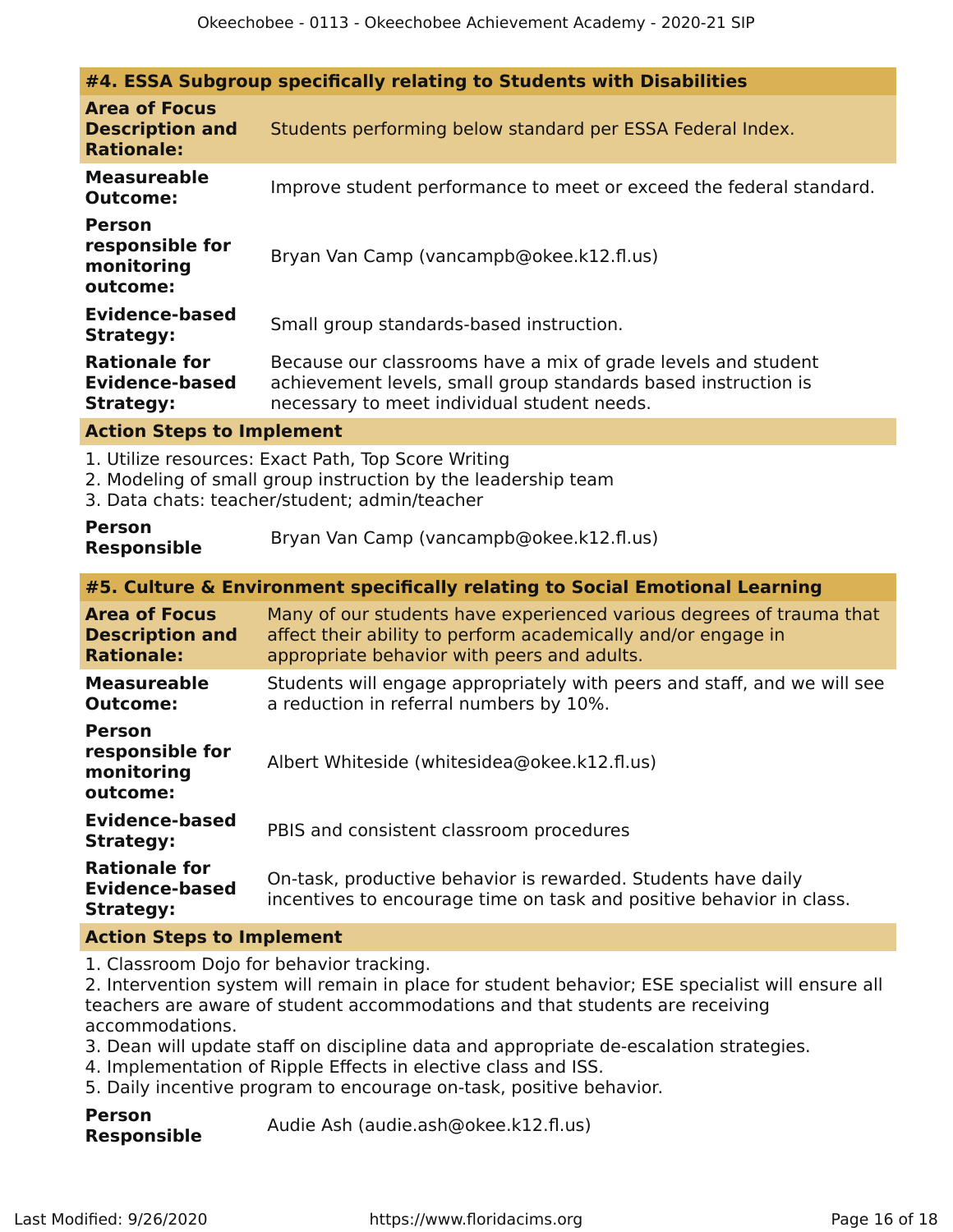#### **Additional Schoolwide Improvement Priorities**

After choosing your Area(s) of Focus, explain how you will address the remaining schoolwide improvement priorities.

**In addition to our academic focus, we have an initiative to improve student motivation. Students have a daily opportunity to earn incentive time prior to lunch and prior to dismissal. Students earn the incentive time through on-task, appropriate behavior that is tracked each class period by the teachers and paraprofessionals. Incentive time is the only acceptable time for students to use their cell phones and devices. They may report to supervised areas in the Life Skills room or the pavilion.**

# **Part IV: Positive Culture & Environment**

<span id="page-16-0"></span>A positive school culture and environment reflects: a supportive and fulfilling environment, learning conditions that meet the needs of all students, people who are sure of their roles and relationships in student learning, and a culture that values trust, respect and high expectations. Consulting with various stakeholder groups to employ school improvement strategies that impact the positive school culture and environment are critical. Stakeholder groups more proximal to the school include teachers, students, and families of students, volunteers, and school board members. Broad stakeholder groups include early childhood providers, community colleges and universities, social services, and business partners.

Stakeholders play a key role in school performance and addressing equity. Consulting various stakeholder groups is critical in formulating a statement of vision, mission, values, goals, and employing school improvement strategies.

Describe how the school addresses building a positive school culture and environment ensuring all stakeholders are involved.

Okeechobee County Schools welcome every opportunity to enhance relationships with parents, families and other community stakeholders to fulfill the school mission and support the needs of students. Open House is an annual activity where students and families are invited on campus to meet their child's teachers, administration and many of the support staff that are in direct contact with students. In addition to Open House, parent nights are held throughout the year and generally focus around a student activity or content area, such as ELA or Math.

Secondary sites even host a CTE Spotlight where community members, students and parents can attend and learn more about the CTE courses and programs that are available at the secondary level.

Elementary sites, participate in APTT, Academic Parent Teacher Teams. APTT meetings occur four times per year where student data is shared on foundational reading and math skills. Parents are able to see exactly where their child is performing compared to other students in the class. Teachers then teach an activity and provide materials for parents utilize at home with their child. These activities will enhance instruction and enrich skills needed to be successful in reading and math.

#### **Parent Family and Engagement Plan (PFEP) Link**